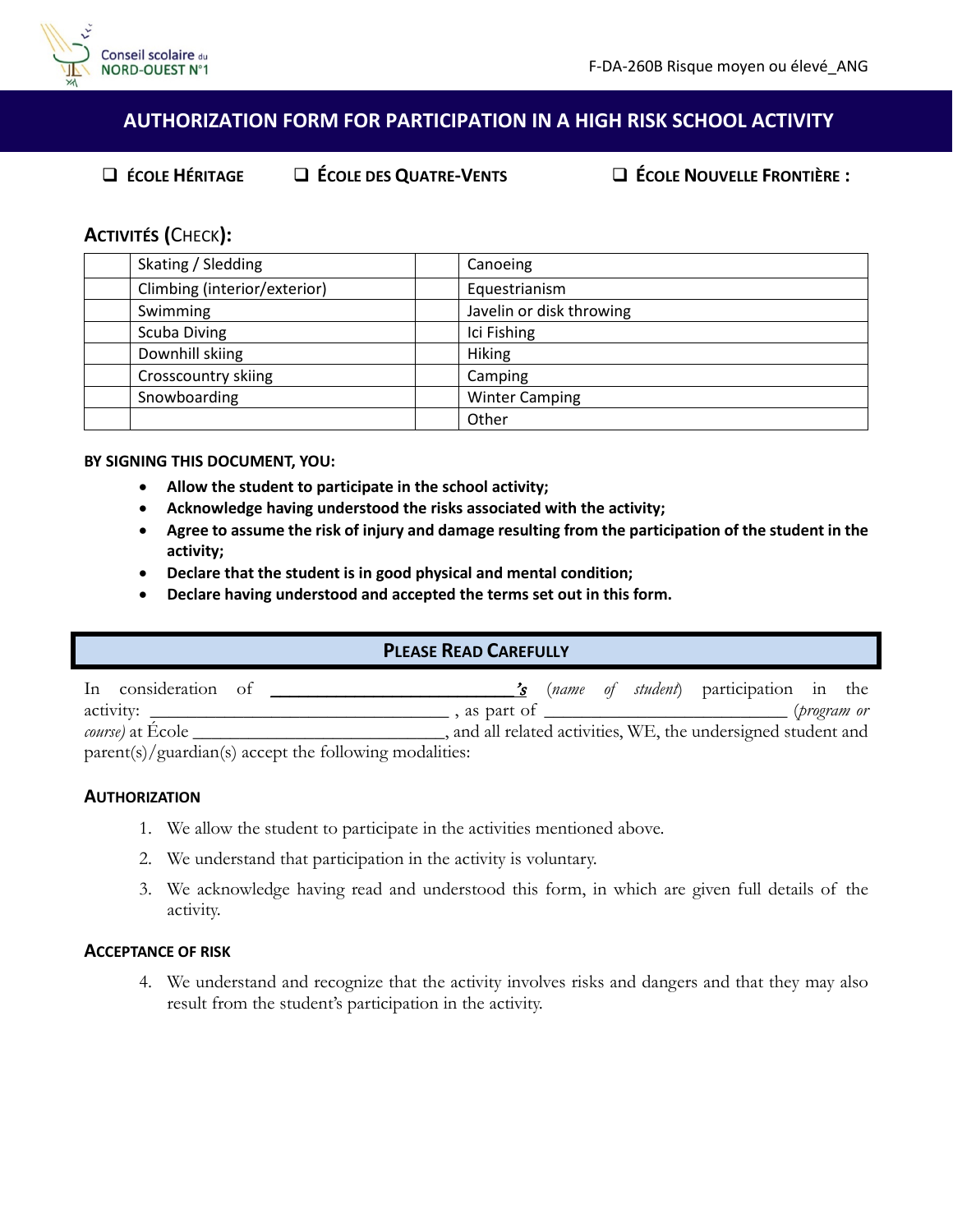- 5. We are aware of the nature and degree of risk and acknowledge that injuries can occur while participating in the activity, and without limiting the generality of the foregoing, include the following:
	- Injuries related to falls, including fractures;
	- Injuries to fingers;
	- Concussion;
	- Dislocation of joint;
	- Death;
	- $\bullet$  Other (specify) : $\qquad \qquad$
- 6. We authorize, nonetheless, freely and voluntarily, participation of the student in the activity and we accept the risk of injury linked to the activity.
- 7. We understand and recognize that the School Board, the student and the participants in the activity might have access to advice from third party volunteers as instructors, resource persons or other (hereinafter "volunteers") linked to the activity that is not directly controlled by the School Board.
- 8. We understand and recognize that the School Board may cancel the activity or part of the activity at any time for cause, and that in such event, a total or partial reimbursement may be granted, when and if possible.

## **RULES OF CONDUCT, TERMINATION OF PARTICIPATION AND REPAYMENT WAIVER**

- 9. We recognize that participation in the activity is a privilege and we understand and accept that as a participant in the activity, the student must comply with all rules and instructions which are imposed by the School Board, teacher, volunteers, chaperones, service providers and all other authorized person, and that if the student does not respect the rules and instructions, their participation in the activity will be immediately terminated.
- 10. We understand and accept that the School Board, its elected officials, officers, employees, agents, volunteers and representatives including, without limiting the generality of the foregoing, teachers and chaperones, or any of them, assume no liability to the student if their participation is not consistent with the rules and instructions established for the activity.
- 11. The school and the person(s)s in charge of the activity have the primary responsibility to inform the participant(s) and parents/guardians of the rules and instructions related to the activity organized by the School Board, teacher, attendants, volunteers, service providers and other authorized person as required.
- 12. We also understand and accept that such a termination of the student's participation in the activity will not, at any time, rescind our financial responsibility for the activity, if any, nor relieve us of the obligation to pay for the activity.
- 13. We affirm that the student is in good physical and mental health and not suffering from any other impairment, illness or disability that may prevent or hinder their safe participation in the activity.
- 14. We confirm that the following information is indeed that of the person to contact in case of emergency.

Name of person:

Relation to student: \_\_\_\_\_\_\_\_\_\_\_\_\_\_\_\_\_\_\_\_\_\_\_\_\_\_\_\_\_\_\_\_\_\_\_\_\_\_\_\_\_\_\_\_\_\_\_\_\_\_\_\_\_\_\_\_\_\_\_

Phone number (s): \_\_\_\_\_\_\_\_\_\_\_\_\_\_\_\_\_\_\_\_\_\_\_\_\_\_\_\_\_\_\_\_\_\_\_\_\_\_\_\_\_\_\_\_\_\_\_\_\_\_\_\_\_\_\_\_\_\_\_\_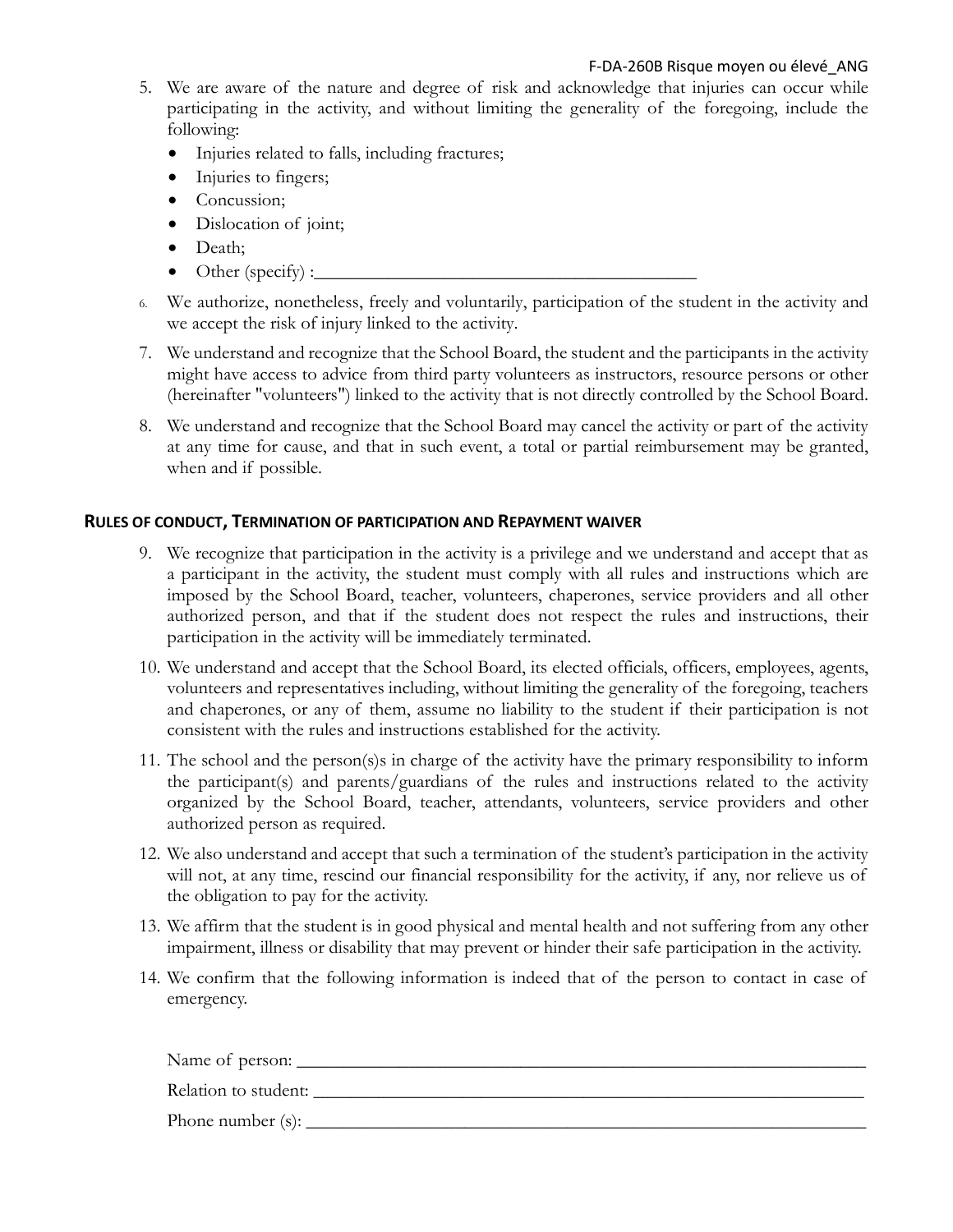#### **OTHER EMERGENCY CONTACT(S):** Please identify at least one emergency contact:

| <b>Full Name of contact person</b>                                                                                                                    |  |  | home | work                   | cell      |
|-------------------------------------------------------------------------------------------------------------------------------------------------------|--|--|------|------------------------|-----------|
|                                                                                                                                                       |  |  |      |                        |           |
|                                                                                                                                                       |  |  |      |                        |           |
|                                                                                                                                                       |  |  |      |                        |           |
| <b>MEDICAL INFORMATION</b>                                                                                                                            |  |  |      |                        |           |
|                                                                                                                                                       |  |  |      |                        |           |
| Medical conditions (allergies, speech/language difficulty, other) Please provide details below:                                                       |  |  |      |                        |           |
| <b>Allergies</b><br>Language difficulties □ yes □ no If yes, specify: ______________________________<br>Epilepsy $\Box$ yes $\Box$ no<br><b>Other</b> |  |  |      |                        |           |
| Please indicate if your child needs a:                                                                                                                |  |  |      |                        |           |
| $ASTHMA / INHALER: \square Yes \square No \square PIPEN: \square Yes \square No$                                                                      |  |  |      | MEDICATION: $\Box$ Yes | $\Box$ No |
| If yes, you must complete and sign the "Request to administer medication or medical care" Form. See Appendix C.                                       |  |  |      |                        |           |
| Please provide any other information regarding the health and safety of your child:                                                                   |  |  |      |                        |           |

\_\_\_\_\_\_\_\_\_\_\_\_\_\_\_\_\_\_\_\_\_\_\_\_\_\_\_\_\_\_\_\_\_\_\_\_\_\_\_\_\_\_\_\_\_\_\_\_\_\_\_\_\_\_\_\_\_\_\_\_\_\_\_\_\_\_\_\_\_\_\_\_\_\_\_\_\_\_\_\_\_\_\_\_\_\_\_\_\_\_\_ \_\_\_\_\_\_\_\_\_\_\_\_\_\_\_\_\_\_\_\_\_\_\_\_\_\_\_\_\_\_\_\_\_\_\_\_\_\_\_\_\_\_\_\_\_\_\_\_\_\_\_\_\_\_\_\_\_\_\_\_\_\_\_\_\_\_\_\_\_\_\_\_\_\_\_\_\_\_\_\_\_\_\_\_\_\_\_\_\_\_\_\_\_\_\_\_

## **GENERALITIES**

- 15. We understand that the School Board carries no insurance that would cover the student for this school activity.
- 16. We recognize that the student meets all requirements to participate in the activity and we ensure at our expense that the student has the required clothing and equipment for the activity.
- 17. We accept the terms and conditions as mentioned in this legal authorization.
- 18. We recognize that our consent is not based on any promise, incentive, assertion or agreement, including, without limiting the generality of the foregoing, any oral statement made by the School Board, its elected officials, officers, employees, agents, representatives and volunteers which would effectively amend the terms of this authorization.
- 19. We understand that the obligations of the student and the parent(s)/guardian(s) undersigned are joint and several.
- 20. We understand that if one of the terms of this agreement or application in any part or circumstance is declared invalid by a court or other competent authority, it shall be presumed to have been separated from the agreement and the other terms of the agreement shall remain in full force.